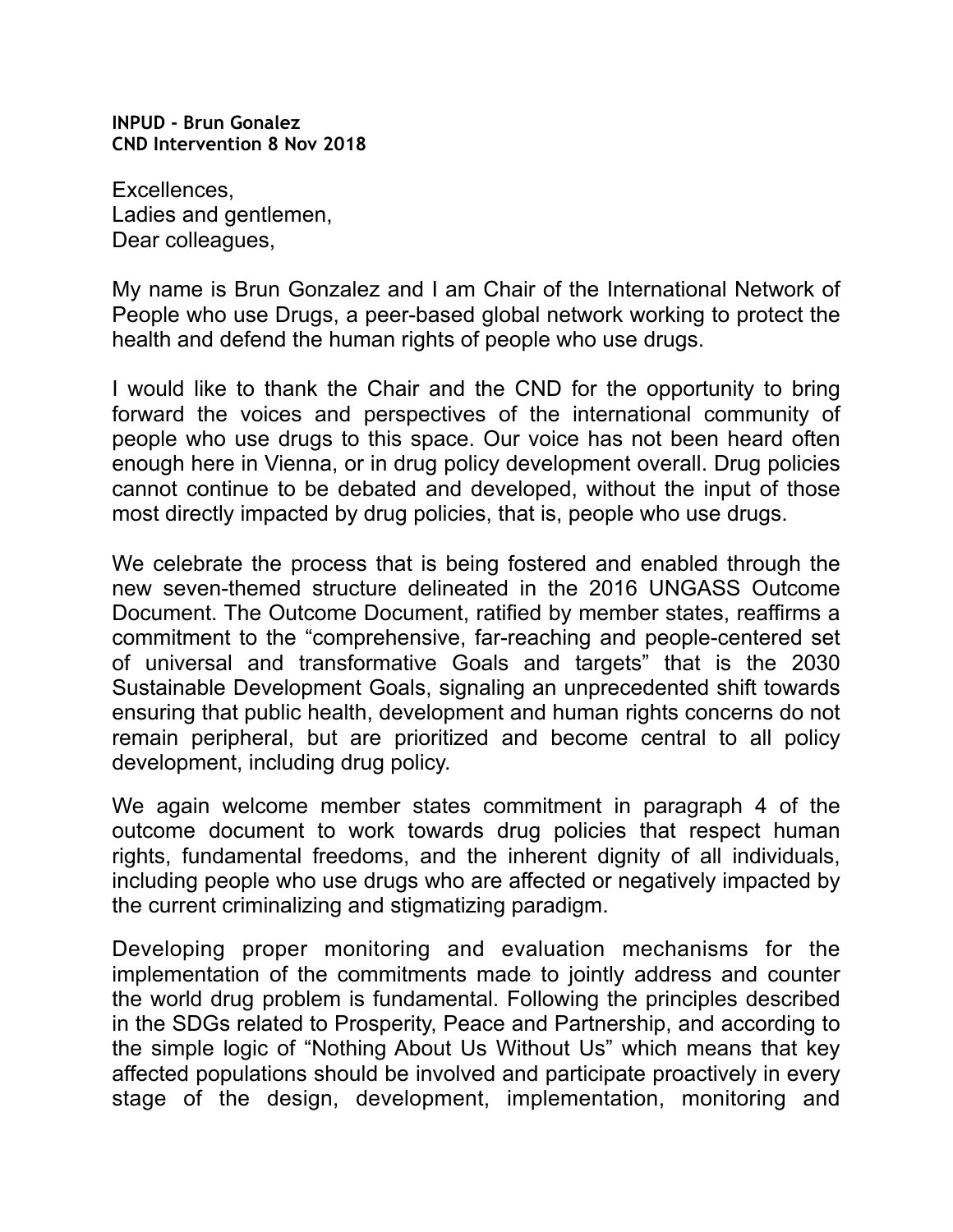evaluation of any and every public policy that is supposed to address their needs and/or that directly affects or impacts them in a specific way; we are still as open and willing as ever to cooperate with relevant UN agencies including those with mandates respectful of human rights and who are willing to collaborate with civil society to achieve these goals.

The international community should recognize that existing punitive drug policies fuel violence and unrest, and threaten democracies and individual freedom. Going forward, drug policies should seek primarily to reduce violence, strengthen governance, community systems and the rule of law, and promote the well being of society, in particular those most marginalized and vulnerable.

If we truly are now preparing to take stock of progress made and delineate the global drug strategy for the next decade, we firmly believe that simple common sense is enough to acknowledge the need of moving away from clearly ineffective and heavily harmful policies that rely on prohibition through criminalization.

Continuing the "war on drugs" means a continuation of militarization along with armed confrontation and disproportionate spending on security, enforcement and supply reduction strategies at the expense of, and completely diminishing capacity around, establishing and promoting peaceful and just communities and societies.

Under this new collective realization of the global issues we are all facing, which is the source and engine of the SDGs, we want to bring your attention to the fact that war-driven prohibitionist models and the unrealistic and undesired "drug-free" objectives actively undermine the SDG Agenda which is "determined to foster peaceful, just and inclusive societies which are free from fear and violence". The SDG Agenda stresses inclusivity, that is "all human beings… can fulfil their potential in dignity and equality and in a healthy environment", and have the right to pursue "prosperous and fulfilling lives" without severe impediment. We, as the international network of people who use drugs call for drug war peace.

 "There can be no sustainable development without peace and no peace without sustainable development."

Drug-free objectives are not only unrealistic, they are dangerous and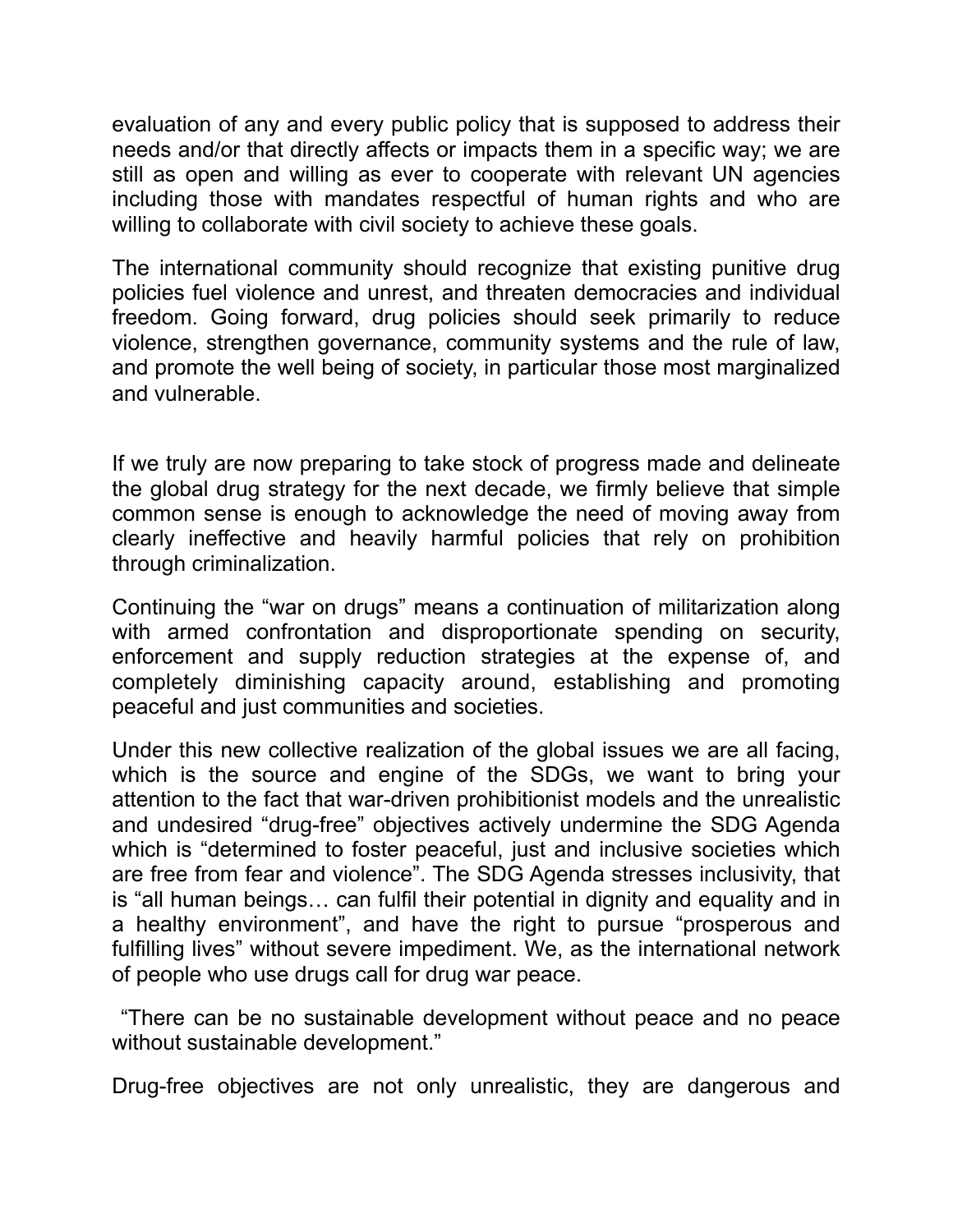harmful. They are used to justify widespread human rights violations, and an overly punitive approach that directly undermines health, development, peace and security. It is people who use drugs that are most directly and severely impacted, as drug free objectives contradict and interfere with the rights of autonomy, self-determination and the free development of the individual.

We recognize that currently there is no consensus amongst member states on drug policy. With this in mind we would like to bring attention to the SDGs principle on Partnership, which clearly states that the efforts and guidelines should be "based on a spirit of strengthened global solidarity, focused in particular on the needs of the poorest and most vulnerable and with the participation of all countries, all stakeholders and all people." Currently, the prohibitionist system, that is the three drug control treaties, are showing significant cracks and challenges, and thus their continued existence needs to be questioned.

Current drug policies undermine SDG 3 Ensure healthy lives and promote well-being for all at all ages; SDG 10 Reduce inequality within and among countries and SDG 16; Promote peaceful and inclusive societies for sustainable development, provide access to justice for all and build effective, accountable and inclusive institutions at all levels.

Paragraph 8 of the Declaration of the 2030 Agenda contains a strong reference to the common ground that hopefully we can all easily arrive to, using nothing more than clear-headed pragmatic reflection: "We envisage a world of universal respect for human rights and human dignity, the rule of law, justice, equality and non-discrimination; of respect for race, ethnicity and cultural diversity; and of equal opportunity permitting the full realization of human potential and contributing to shared prosperity. A world which invests in its children and in which every child grows up free from violence and exploitation. A world in which every woman and girl enjoys full gender equality and all legal, social and economic barriers to their empowerment have been removed. A just, equitable, tolerant, open and socially inclusive world in which the needs of the most vulnerable are met." This should be used to guide decision making in drug policy development.

Right now, in many different countries around the planet, our communities are still subject to: compulsory drug detention that use torture and/or forced and unpaid labor in the name of treatment; death penalty for drug offences and open promotion of violence targeting people who use illegal